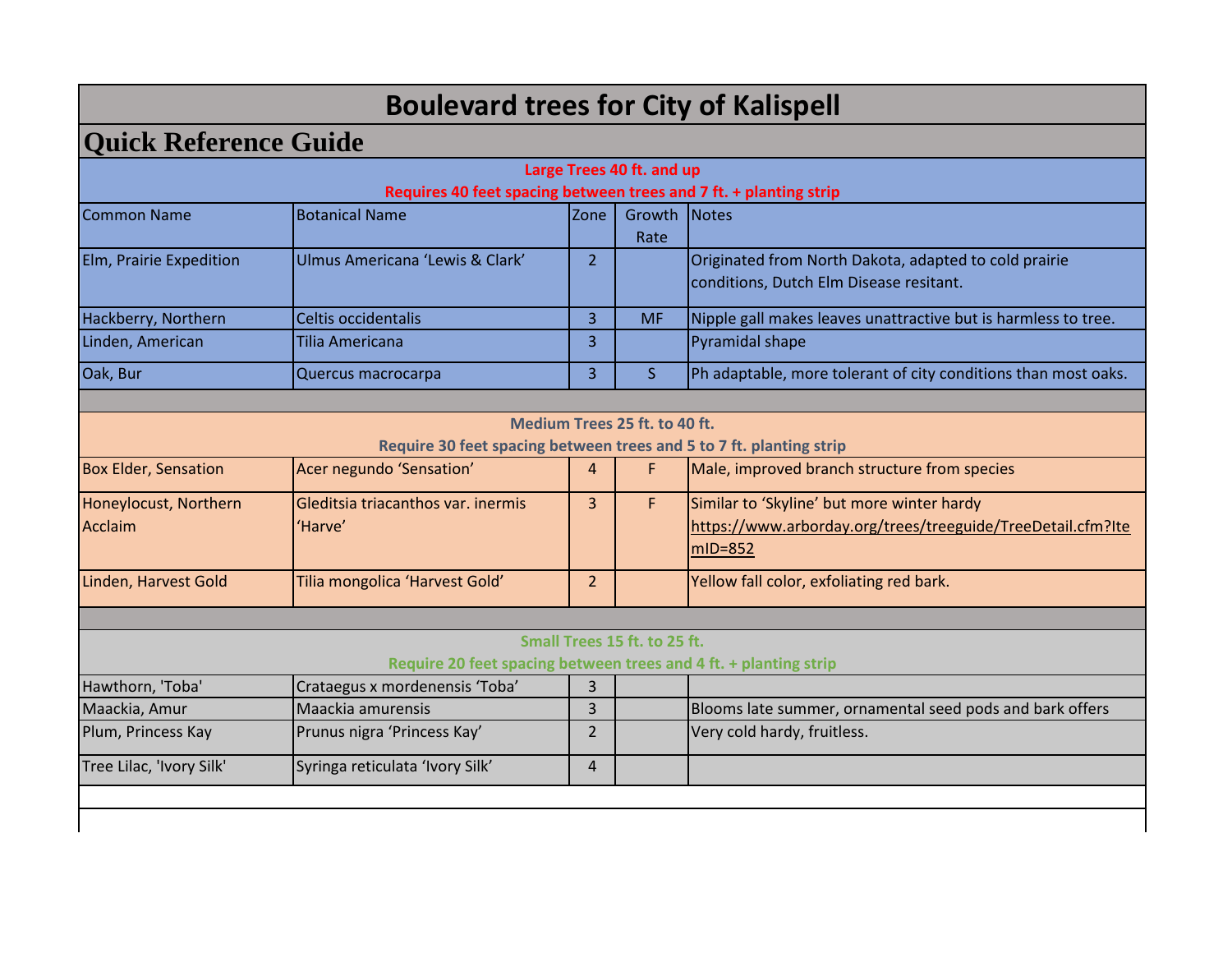| <b>Boulevard trees for City of Kalispell</b>                                                   |                                                                  |                |           |                                                                                                                |  |
|------------------------------------------------------------------------------------------------|------------------------------------------------------------------|----------------|-----------|----------------------------------------------------------------------------------------------------------------|--|
| Large Trees 40 ft. and up<br>Requires 40 feet spacing between trees and 7 ft. + planting strip |                                                                  |                |           |                                                                                                                |  |
|                                                                                                |                                                                  |                |           |                                                                                                                |  |
| Catalpa, Northern                                                                              | Catalpa speciosa                                                 | $\overline{4}$ | <b>MF</b> | 8" to 12" long bean-like fruit capsules persist on tree through                                                |  |
| Elm, Accolade                                                                                  | Ulmus 'Morton'                                                   | 4              |           | Resistance to Dutch Elm Disease and elm leaf beetle, urban and                                                 |  |
| Elm, Triumph                                                                                   | Ulmus 'Morton Glossy'                                            | 4              |           | Cross between Vangaurd and Accolade Elm.                                                                       |  |
| Elm, Vangaurd                                                                                  | Ulmus 'Plainsman'                                                | $\overline{3}$ |           | Cross between Japanese and Siberian Elm, Dutch Elm Disease<br>and elm leaf beetle resistant, drought tolerant. |  |
| Elm, Prairie Expedition                                                                        | Ulmus Americana 'Lewis & Clark'                                  | $\overline{2}$ |           | Originated from North Dakota, adapted to cold prairie<br>conditions, Dutch Elm Disease resitant.               |  |
| Elm, New Horizon                                                                               | Ulmus Americana 'New Horizon'                                    | 4              |           | very high resistance to Dutch elm disease, elm leaf miner, and                                                 |  |
| Ginkgo (male)                                                                                  | Ginkgo biloba                                                    | $3 - 4$        | M         | Select male varieties                                                                                          |  |
| Hackberry, Northern                                                                            | Celtis occidentalis                                              | 3              |           | Nipple gall makes leaves unattractive but is harmless to tree.                                                 |  |
| Honeylocust, 'Skyline' or<br>'Shademaster'                                                     | Gleditsia triacanthos var. inermis<br>'Skyline' or 'Shademaster' | 4              |           | Good urban tree but has been overplanted.                                                                      |  |
| Horschestnut, 'Baumannii'                                                                      | Aesculus hippocastanum 'Baumannii'                               | 3              |           | Similar to Ohio Buckeye but larger, nuts are poisonous. Double<br>white flower                                 |  |
| Kentucky Coffeetree                                                                            | Gymnocladus dioicus                                              | 3              |           | Upright arching branches with bipinate leaves that cast filtered                                               |  |
| Linden, American                                                                               | Tilia Americana                                                  | 3              |           | Pyramidal shape                                                                                                |  |
| Oak, Bur                                                                                       | Quercus macrocarpa                                               | 3              |           | Ph adaptable, more tolerant of city conditions than most oaks.                                                 |  |
| Oak, Swamp White                                                                               | Quercus bicolor                                                  | 4              |           | Chlorosis can occur in alkaline soil.                                                                          |  |
| Oak, Northern Pin                                                                              | Quercus ellipsoidalis                                            | 3              |           | Tolerant of alkaline soils.                                                                                    |  |
| Oak, Red Oak                                                                                   | Quercus rubra                                                    | 4              | F         | One of the fastest growing oaks. Will develop chlorosis in high                                                |  |
| Planetree, American<br>'Northern Advance'                                                      | Platanus occidentalis 'Bismarck'                                 | 3              |           | Not drought tolerant. Also known as Sycamore                                                                   |  |
| Siberian Larch                                                                                 | Larix siberica                                                   | $\overline{2}$ |           | Deciduous conifer                                                                                              |  |
| <b>Turkish Filbert</b>                                                                         | Corylus colurna                                                  | 5              |           | No serious pest problems.                                                                                      |  |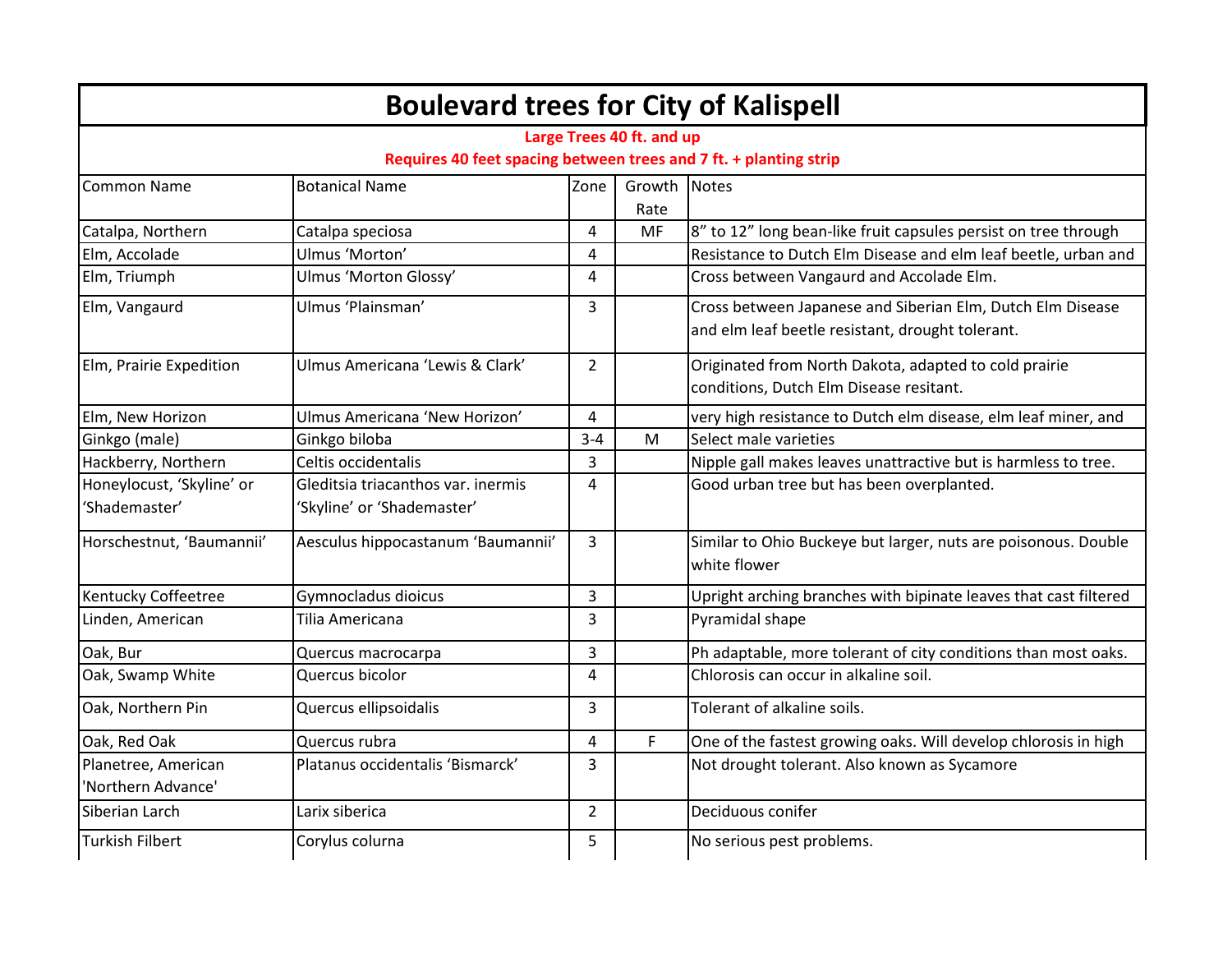|                                         | Require 30 feet spacing between trees and 5 to 7 ft. planting strip |                | Medium Trees 25 ft. to 40 ft. |                                                                                                                  |
|-----------------------------------------|---------------------------------------------------------------------|----------------|-------------------------------|------------------------------------------------------------------------------------------------------------------|
| <b>Common Name</b>                      | <b>Botanical Name</b>                                               | Zone           | Growth Notes<br>Rate          |                                                                                                                  |
| Alder, Black or Common                  | Alnus glutinosa                                                     | 3              |                               | moist well drained soils. Full sun or partial sun.                                                               |
| Amur Corktree                           | Phellodendron amurense                                              | 4              |                               | Interesting corky bark, clusters of yellowish fruit turning to black                                             |
| Birch, Dakota Pinnacle Asian<br>White   | Betula platyphylla 'Fargo'                                          | 3              |                               | Good resistance to Bronze Birch Borer, drought tolerant,<br>adaptability to heavy clay soils and fairly high ph. |
| Birch, Paper 'Prairie Dream'            | Betula papyrifera 'Varen'                                           | $\overline{2}$ |                               | Exceptional snow whit bark, resistant to bronze birch borer.                                                     |
| Birch, River 'Heritage'                 | Betula nigra 'Cully' Heritage                                       | $\overline{4}$ |                               | Resistant to Bronze Birch Borer and Japanese Beetle                                                              |
| Birch, White 'Parkland Pillar<br>Asian' | Betula platyphylla 'Parkland Pillar'                                | 3              |                               | Taller and narrower than 'Fargo'                                                                                 |
| Birch, White 'Prairie Vision<br>Asian'  | Betula platyphylla 'Verdale'                                        | 3              |                               | <b>Resistant to Bronze Birch Borer</b>                                                                           |
| Box Elder, Sensation                    | Acer negundo 'Sensation'                                            | $\overline{4}$ | $\mathsf F$                   | Male, improved branch structure from species                                                                     |
| Cherry, Emerald Charm                   | Prunus x 'Morgenson'                                                | 3              |                               | Good alternative to crabapples having superior foliage                                                           |
| Cherry, Sargent                         | Prunus sargentii                                                    | 4              | F.                            | Very beautiful in flower, purple-black fruit                                                                     |
| Elm, Discovery                          | Ulmus davidiana var. Japonica<br>'Discovery'                        | 3              | $\mathsf{S}$                  | Resistant to Dutch Elm Desease, leaf aphid and elm leaf beetle.                                                  |
| Elm, Frontier                           | Ulmus x 'Frontier'                                                  | 5              | M                             | Tolerant of most conditions. Considerable resistance to Dutch                                                    |
| Elm, Prospector                         | Ulmus wilsoniana 'Prospector'                                       | 4              | M                             | Same as above, could be used under power lines due to it's vase<br>shape                                         |
| <b>Goldenrain Tree</b>                  | Koelreuteria paniculata                                             | 5              | MF                            | Tolerant of most conditions. No serious pest problems.                                                           |
| Honeylocust, Northern<br>Acclaim        | Gleditsia triacanthos var. inermis<br>'Harve'                       | 3              | $\mathsf F$                   | Similar to 'Skyline' but more winter hardy                                                                       |
| Hornbeam, American                      | Carpinus caroliniana                                                | 3              | S                             | No pest problems, no litter, slow growing, beautiful fall color                                                  |
| Hornbeam, European                      | Carpinus betulus                                                    | 5              | M                             | Generally free of problems                                                                                       |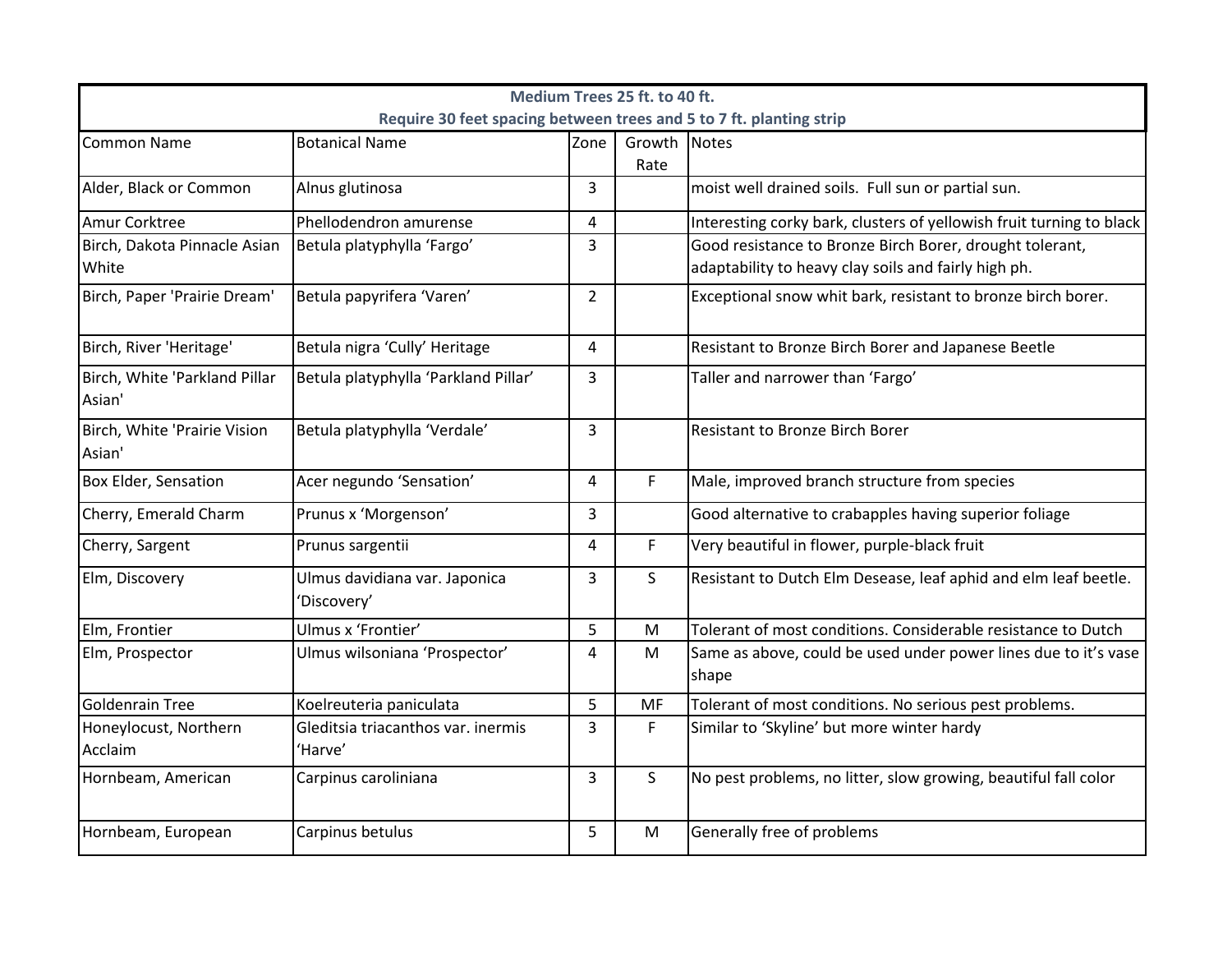| Horschestnut, 'Fort McNair'                                                                      | Aesculus x carnea 'Fort McNair' | 3              | S.             | Hybrid between Red buckeye and Horsechestnut, dark pink<br>flower                |  |  |
|--------------------------------------------------------------------------------------------------|---------------------------------|----------------|----------------|----------------------------------------------------------------------------------|--|--|
| Horsechestnut, 'Brioti'                                                                          | Aesculus x carnea 'Brioti'      | 4              | S.             | Very little seadpods, pink flower.                                               |  |  |
| Ironwood, 'Sun Beam'                                                                             | Ostrya virginiana 'Camdale'     | 3              | SM             | No serious pest problems.                                                        |  |  |
| Katsuratree                                                                                      | Cercidiphyllum japonicum        | 5              |                | Needs ample water                                                                |  |  |
| Linden, Harvest Gold                                                                             | Tilia mongolica 'Harvest Gold'  | $\overline{2}$ |                | Yellow fall color, exfoliating red bark.                                         |  |  |
| Linden, Littleleaf                                                                               | Tilia cordata                   | 4              |                | Pyramidal shape.                                                                 |  |  |
| Mountain Ash, Korean                                                                             | Sorbus alnifolia                | 4              |                | Ph adaptable, fireblight resistant, does not like polluted<br>conditions.        |  |  |
| Mountain Ash, Oak leaf                                                                           | Sorbus x hybrid                 | 4              |                | Leaves look similar to oak.                                                      |  |  |
| Oak, Prairie Stature                                                                             | Quercus x bimundorum 'Midwest'  | 3              |                | Hybrid between Bur and English Oaks.                                             |  |  |
| Ohio Buckeye                                                                                     | Aesculus glabra                 | 3              |                | Can get leaf scorch in summer, best in light shade. Nuts are                     |  |  |
| Pear, Chanticleer                                                                                | Pyrus calleryana 'Chanticleer'  | 4              |                | Narrower than other pears, resistant to fireblight.                              |  |  |
| Pear, Mountain Frost                                                                             | Pyrus usseriensis 'Bailfrost'   | 3              |                | Heavily flowering, beautiful fall tree.                                          |  |  |
| Pear, Prairie Gem                                                                                | Pyrus ussuriensis 'MorDak'      | 3              |                | Excellent resistance to fireblight, will not fruit without other<br>pear nearby. |  |  |
| Persian Parrotia                                                                                 | Parrotia persica                | 4b             |                | Excellent stress tolerance withstanding drought, heat, wind, cold                |  |  |
| Small Trees 15 ft. to 25 ft.<br>Require 20 feet spacing between trees and 4 ft. + planting strip |                                 |                |                |                                                                                  |  |  |
| <b>Common Name</b>                                                                               | <b>Botanical Name</b>           | Zone           | Growth<br>Rate | Notes                                                                            |  |  |
| Bird Cherry, 'Merlot'                                                                            | Prunus padus 'Merlot'           | 3              |                | Great alternative to Canada Red Chokecherry without the<br>suckers               |  |  |
| Cherry, 'Pink flair'                                                                             | Prunus sargentii 'JFS-KW58'     | 3              |                |                                                                                  |  |  |
| Chokecherry, Amur<br>'Goldspur'                                                                  | Prunus maackii 'Jefspur'        | $\overline{2}$ | M              | Interesting bronze exfoliating cherry-like bark.                                 |  |  |
| Crabapple, 'Adirondack'                                                                          | Malus 'Adirondack'              | 4              | F.             | Disease resistance is good                                                       |  |  |
| Crabapple, 'Coralburst'                                                                          | Malus 'Coralburst'              | 3              | M              | Nearly sterile.                                                                  |  |  |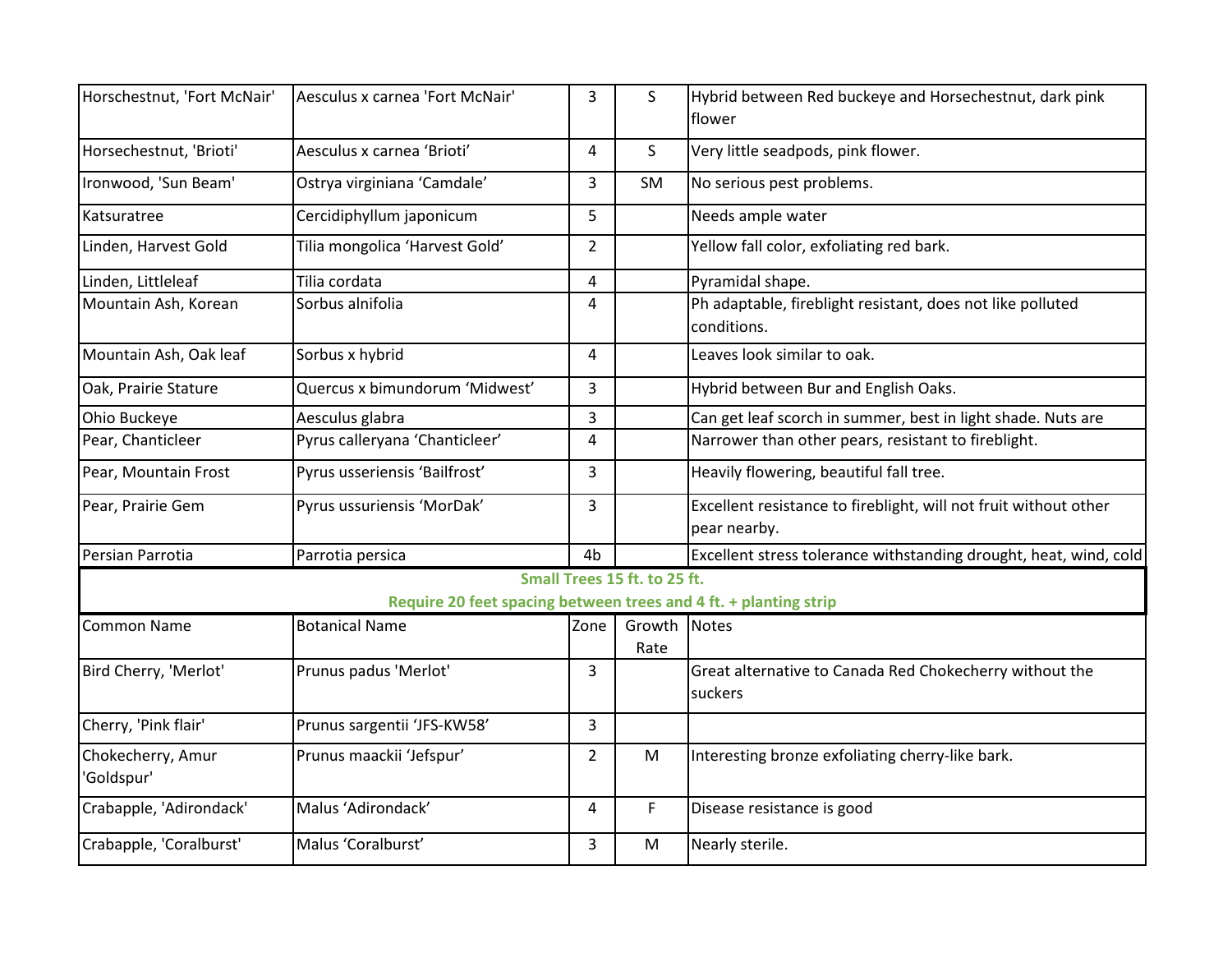| Crabapple, 'Gladiator'         | Malus 'Gladiator'                    | $\overline{2}$ | M            | Pink purplish flowers and less fruit.                              |
|--------------------------------|--------------------------------------|----------------|--------------|--------------------------------------------------------------------|
| Crabapple, Golden Raindrop     | Malus 'Schmidtcutleaf'               | $\overline{4}$ | M            |                                                                    |
| Crabapple, 'Jewelcole'         | Malus 'Jewelcole'                    | $\overline{4}$ | M            | Disease resistance is good, berries hold on till spring            |
| Crabapple, Marilee             | Malus 'Jarmin'                       | 4              | M            | Disease resistance is good, fruitless                              |
| Crabapple, 'Purple Spire'      | Malus 'Purple Spire'                 | 3              | $\mathsf{S}$ | Columnar, great for tight spots                                    |
| Crabapple, 'Red Barron'        | Malus 'Red Barron'                   | $\overline{4}$ | M            |                                                                    |
| Crabapple, 'Sentinel'          | Malus 'Sentinel'                     | 4              | M            |                                                                    |
| Dogwood, 'Snow Mantle<br>Gray' | Cornus racemosa 'Jade'               | 3              | SM           | Best grown as multistem.                                           |
| Hawthorn, 'Crimson Cloud'      | Crataegus laevigata 'Crimson Cloud'  | 4              | M            |                                                                    |
| Hawthorn, 'Paul's Scarlet'     | Crataegus laevigata 'Paul's Scarlet' | 4              |              | Susceptible to leaf spot                                           |
| Hawthorn, 'Lavalle'            | Crataegus x lavallei                 | 4              |              |                                                                    |
| Hawthorn, 'Snowbird'           | Crataegus x mordensis 'Snowbird'     | $\overline{3}$ |              |                                                                    |
| Hawthorn, 'Toba'               | Crataegus x mordenensis 'Toba'       | $\overline{3}$ |              |                                                                    |
| Linden, 'Summer Sprite'        | Tilia cordata 'Halka'                | 4              |              |                                                                    |
| Maackia, Amur                  | Maackia amurensis                    | 3              |              | Blooms late summer, ornamental seed pods and bark offers           |
| Moutain Ash, 'Red Cascade'     | Sorbus Americana 'Swarfcrown'        | $\overline{3}$ |              |                                                                    |
| Pear, Jack                     | Pyrus calleryana 'Jaczam'            | 4              |              |                                                                    |
| Persian Parrotia, 'Vanessa'    | Parrotia persica 'Vanessa'           | 5              |              |                                                                    |
| Plum, 'Big Cis'                | Prunus x cistena 'Schmidtcis'        | 4              |              |                                                                    |
| Plum, "Crimson Pointe'         | Prunus cerasifera 'Cripoizam'        | 4              |              |                                                                    |
| Plum, 'Mt. St. Helens'         | Prunus 'Grankthrees                  | 4              |              |                                                                    |
| Plum, 'Newport                 | Prunus 'Newport'                     | 3              |              |                                                                    |
| Plum, Princess Kay             | Prunus nigra 'Princess Kay'          | $\overline{2}$ |              | Very cold hardy, fruitless.                                        |
| Redbud, Eastern                | <b>Cercis Canadensis</b>             | 4              | M            | https://www.arborday.org/trees/treeguide/TreeDetail.cfm?ItemID=912 |